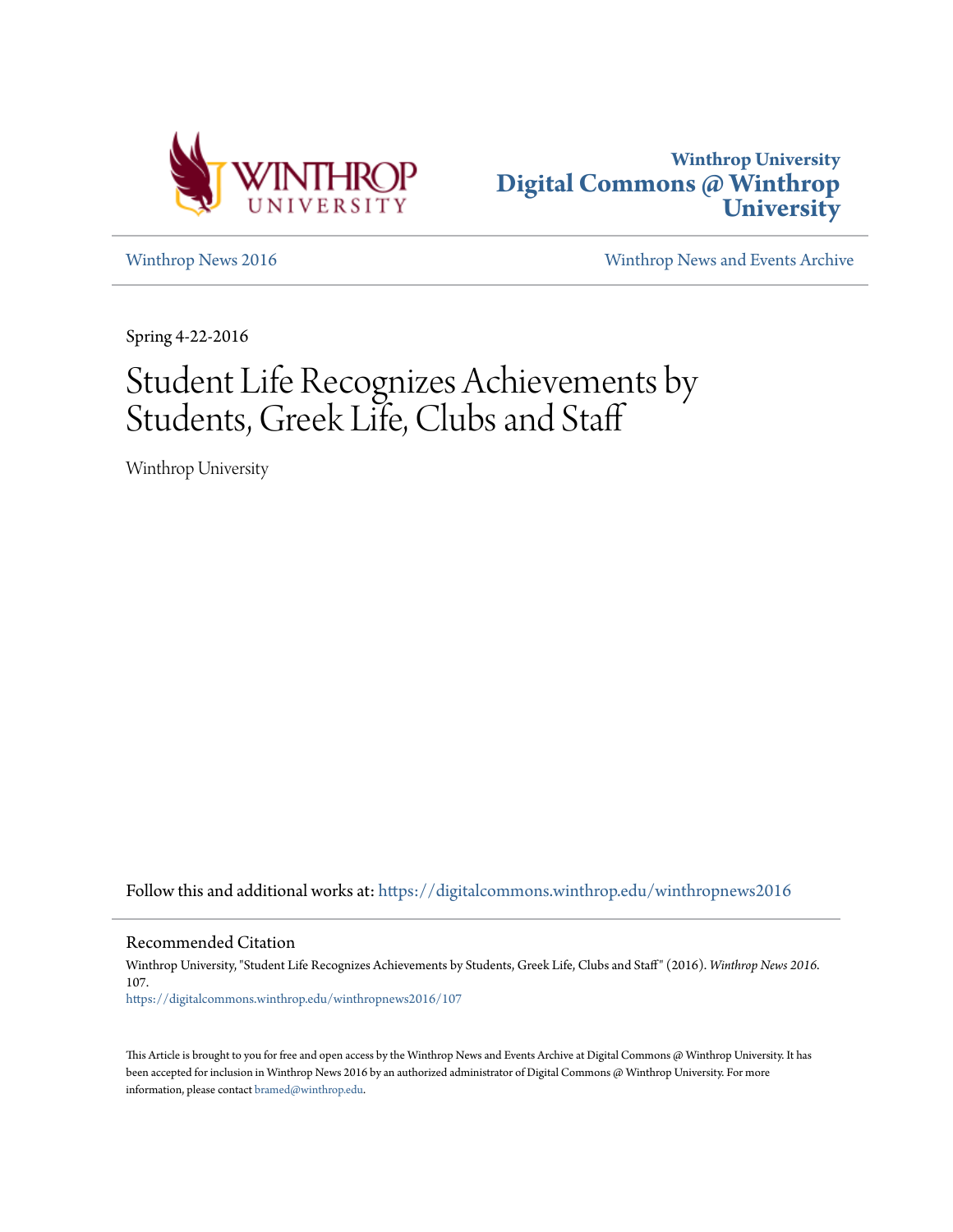

**ABOUT ADMISSIONS & AID ACADEMICS STUDENT**

04/22/2016

**AFFAIRS ATHLETICS GIVING**

「验費」 **O** SHARE

All News

Archives

RSS News Feeds

Winthrop in the News

# **Student Life Recognizes Achievements by Students, Greek Life, Clubs and Staff**

## **Quick Facts**

Ashley Causey took the Mary Mildred Sullivan Award, while Victor Volious won the Algernon Sydney Sullivan Award.

**The prestigious American Legion Awards were** given to Akeria "Keri" Massey-Shands of Spartanburg, South Carolina, and Craig Hodge of York, South Carolina.



Ashley Causey





Craig Hodge, from left, Vice President Frank Ardaiolo, and Akeria "Keri" Massey-Shands

ROCK HILL, SOUTH CAROLINA — **Education major Ashley Causey** and **Mass Communication major Victor Volious** captured top honors at the **2016 Winthrop University Student Life Awards ceremony** on April 21.

Causey took the **Mary Mildred Sullivan Award**, while Volious won the **Algernon Sydney Sullivan Award**. Sponsored by the Algernon Sydney Sullivan Foundation, the two awards are presented annually to students who have given great service to the university and plan to continue service after graduation. **Frank Ardaiolo**, vice president for student life, presented the awards in the Richardson Ballroom of the DiGiorgio Campus Center.

Causey, who is from Canal Point, Florida, will graduate in May with a special education degree. She was selected as a Breakthrough Collaborative Teaching Fellow a few summers ago where she designed an original curriculum plan and lesson plans for 7th grade literature for high achieving but underserved 7th graders. Through her work with Multicultural Student Council, People for the American Way Foundation, McNair Advisory Board and DiGiorigo Student Union, Causey advocates for making changes to leave the world a better place and helping those that need a voice, to have that voice through her. She has raised awareness about the impact of socioeconomics by wearing the same dress for a year.

Volious of Columbia, South Carolina, has been an Orientation Leader three years and won Orientation Leader of the year during his second summer. Students elected him as Homecoming King in the fall and he also is an active member of the Council of Student Leaders, the

DiGiorgio Student Union and the Leadership Institute for First-Timers planning team. He helped found Lowdown Radio, held leadership positions with the university's Association of Black Journalists and serves as a Resident Assistant. Volious will graduate in December.

The prestigious **American Legion Awards** were given to **Akeria "Keri" Massey-Shands** of Spartanburg, South Carolina, and **Craig Hodge** of York, South Carolina.

Massey-Shands is a member of the Air Force ROTC and plans to become a commissioned officer in that branch upon her graduation in December with a degree in exercise science. She is working to complete the requirements to obtain a Doctor of Physical Therapy through the military. She has been involved in Relay for Life, MLK Day of Service and Serving Others And Reflecting, and also served as